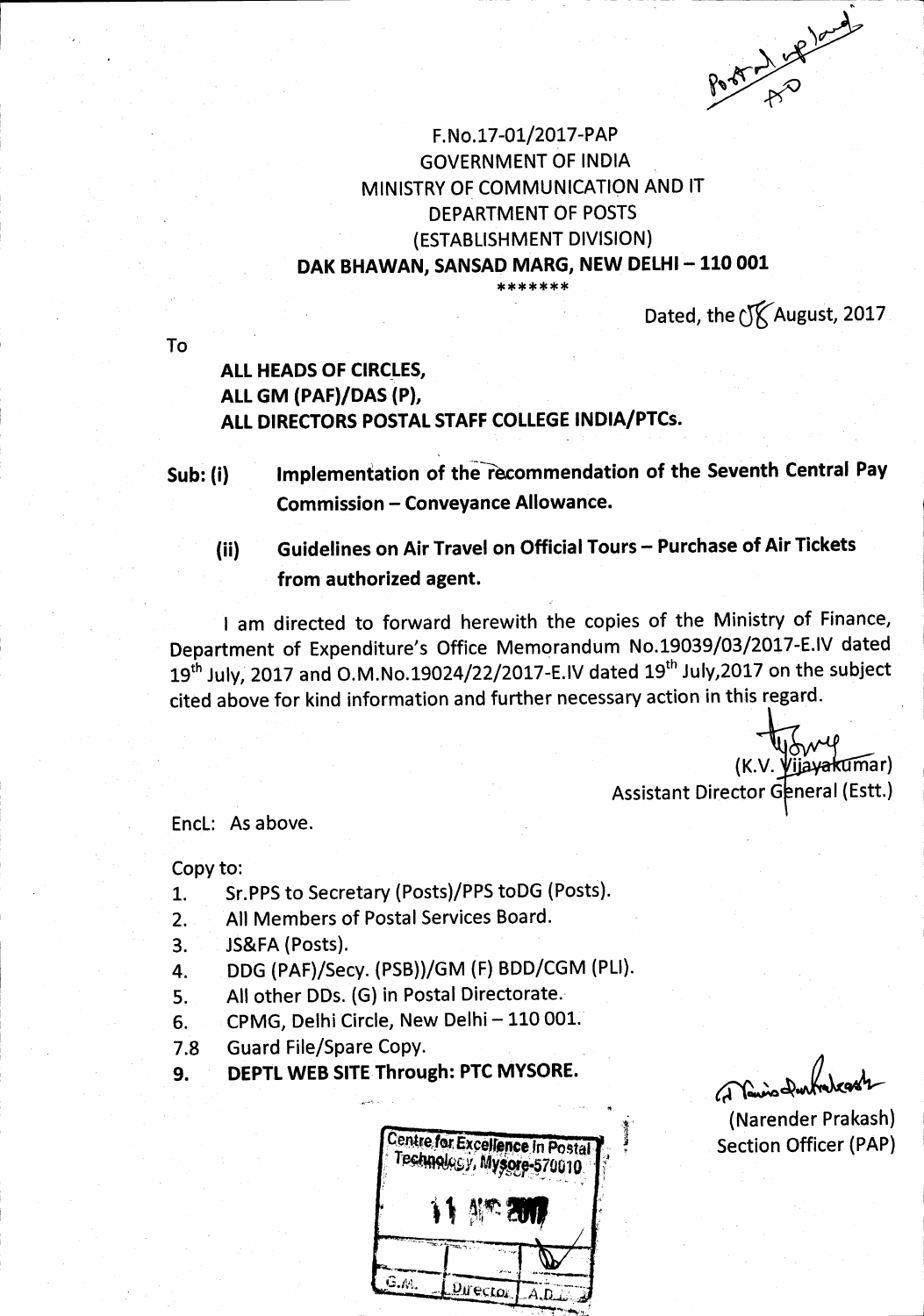No. 19024/22/2017-E.IV **Government of India Ministry of Finance Department of Expenditure** 

> North Block, New Delhi Dated the 19th July, 2017

### **Office Memorandum**

Guidelines on Air Travel on Official Tours - Purchase of air ticket from authorized agent. Subject: -

The undersigned is directed to refer to this Departments' O.M. No. 19024/1/2005-E.IV dated 24.03.2006, O.M. No. 19024/1/2009-E.IV dated 16.09.2010 and O.M. No. 19024/1/2012-E.IV dated 09.07.2013 regarding guidelines on Air travel. As per these guidelines, in all cases of Air Travel where the Government of India bears the cost of air passage, Air Tickets may be purchased directly from Airlines (at Booking counters/office/Website of Airlines) and if needed, by utilizing the services of three Authorized Travel Agents viz. M/s Balmer Lawrie & Company Limited (BLCL), M/s Ashok Travels & Tours (ATT) and Indian Railways Catering and Tourism Corporation Ltd. (IRCTC).

This Department is receiving a large number of proposals from various Ministries/Departments seeking ex-2. post-facto relaxation of the prescribed procedure for purchase of air tickets from authorized travel agents only.

3. The matter has been reconsidered in this Department. All Ministries/Departments are again directed to:

Ensure strict compliance of extant guidelines for purchase of air ticket directly from Airlines (at Booking  $^{(i)}$ counters/office/Website of Airlines) or from three authorized Travel Agents viz. M/s Balmer Lawrie & Company Limited, M/s Ashok Travels & Tours and IRCTC only by all officials/offices under their control. Henceforth relaxation on account of ignorance/unawareness of these guidelines will not be considered by this Department.

In case of non-availability of authorized agent at a particular place, ticket may be booked from website of W) Airlines or web portal of Balmer Lawrie & Company Ltd., M/s Ashok Travels & Tours and IRCTC.

In respect of Non-officials of Committees/Boards/Panels, the concerned Ministry/Department have to iii) mention in the meeting notice that the Non-official Member has to purchase the ticket from authorized travel agent only otherwise his claim will not be settled by that Ministry/Department.

All Ministries/Departments of the Government of India, etc. have to widely circulate this O.M. in all offices iv) including attached/subordinate offices/ autonomous bodies under their control with specific instructions to Heads of Departments concerned for strict compliance of these guidelines. Non-compliance of these guidelines by Ministries/Departments will be treated as lapse on the part of the concerned Ministry/Department.

(Nirmala Dev) Deputy Secretary to the Government of India

To.

All Ministries/Departments of the Government of India as per standard distribution list

Copy O/o C&AG, UPSC etc. as per standard endorsement list.